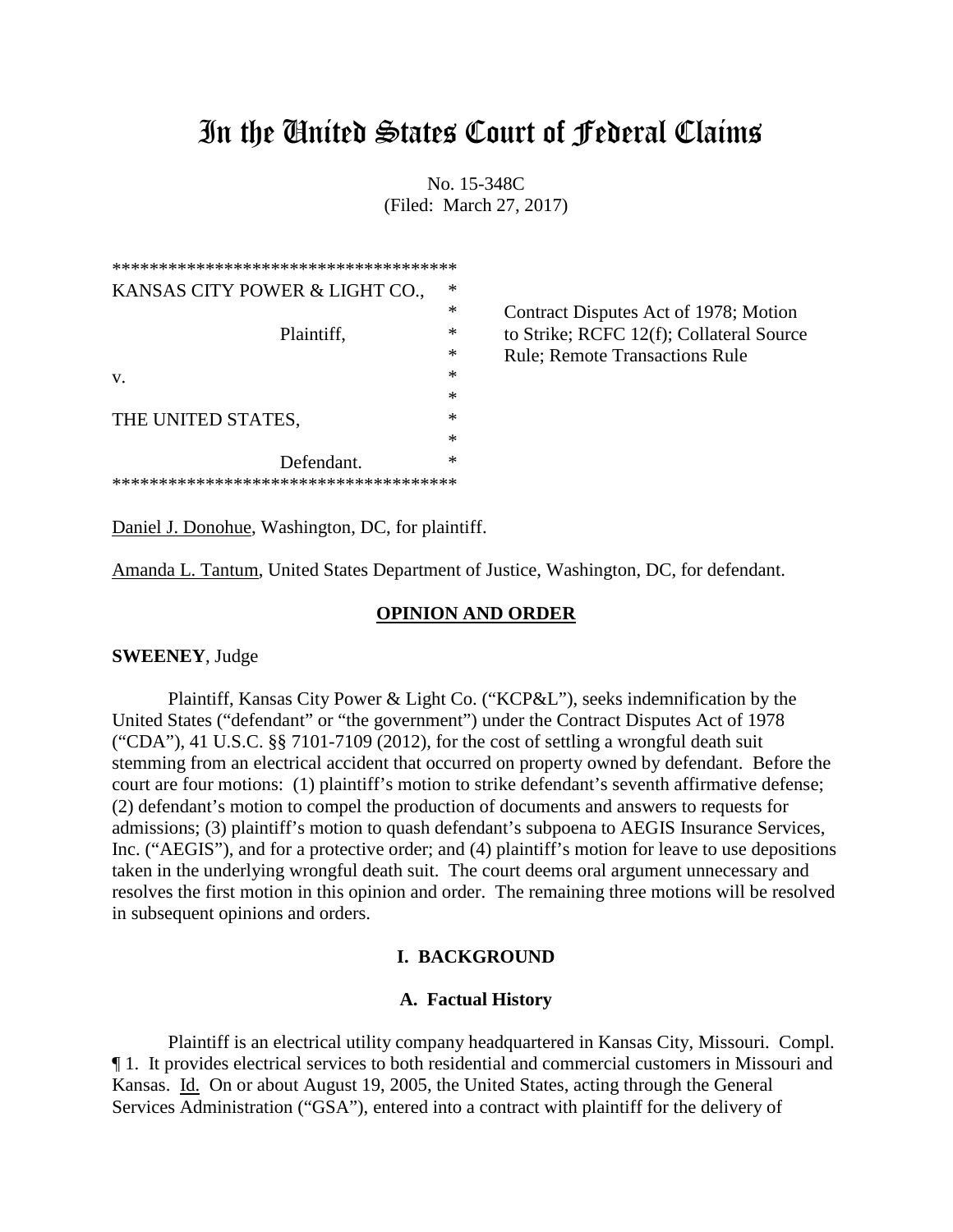electrical utility services to the Hardesty Federal Complex ("HFC"), a GSA property located in Kansas City, Missouri. Id. ¶ 6. Attached to and incorporated into the contract was a tariff schedule that was publicly filed with the Missouri Public Service Commission ("Tariff"). Id. 39. The schedule provided plaintiff's rates, terms, and conditions of service, and included an indemnity provision. Id. ¶¶ 40-41. Pursuant to the contract, plaintiff agreed to provide defendant with electrical services for a five-year term beginning on September 15, 2004, and concluding on September 13, 2009. Id. ¶ 14.

On or about August 10, 2006, GSA employee David Eubank received fatal burns from an arc blast that occurred while he was working in Building 13, an electrical substation vault located at the HFC. Id. ¶ 15. Mr. Eubank died eight days later, on August 18, 2006. Id.

#### **B. Procedural History**

On March 27, 2007, Kembra Eubank, David Eubank's wife, sued plaintiff for negligence and loss of consortium in Missouri state court. Id. ¶ 21. In the fall of that year, the United States was named as a third-party defendant and the case was removed to federal court. Id. ¶ 23. On April 17, 2009, defendant was dismissed from the action and on May 18, 2010, plaintiff entered into a settlement agreement with Mrs. Eubank. Id. ¶ 27. Pursuant to the terms of the agreement, plaintiff paid Mrs. Eubank \$2,250,000. Id. 129.

On or about June 25, 2014, plaintiff submitted a certified claim to GSA's Contracting Officer ("CO") and requested a final decision. Id. ¶ 31. In its certified claim, plaintiff requested reimbursement for not only the amount it paid Mrs. Eubank, but also for the costs it incurred defending the action in the underlying case, which totaled \$1,756,138.14. Id. ¶¶ 28, 31. Thus, plaintiff sought a total of \$4,006,138.14 (\$2,250,000 + \$1,756,138.14). Id. ¶ 31. On January 27, 2015, the CO issued his final decision denying plaintiff's claim. Id. ¶ 33.

On April 6, 2015, plaintiff filed a two-count complaint in this court. Id. Plaintiff's first count is labeled "Contractual Indemnity"; plaintiff's second is labeled "Breach of Contract." Id. ¶¶ 57-75.

On July 20, 2015 defendant filed a motion to dismiss plaintiff's complaint for lack of subject matter jurisdiction pursuant to Rule 12(b)(1) of the Rules of the United States Court of Federal Claims ("RCFC"). On January 31, 2016, the court denied the motion as to both counts of the complaint. In its amended answer, defendant denies liability and asserts seven affirmative defenses: (1) statute of limitations, (2) laches, (3) waiver, (4) equitable estoppel, (5) contributory negligence, (6) failure to mitigate, and (7) offset. Am. Answer 11-12.

# **C. The Contract Disputes Act of 1978**

Under the Tucker Act, the United States Court of Federal Claims ("Court of Federal Claims") possesses jurisdiction "to render judgment upon any claim against the United States founded either upon the Constitution, or any Act of Congress or any regulation of an executive department, or upon any express or implied contract with the United States, or for liquidated or unliquidated damages in cases not sounding in tort." 28 U.S.C.  $\S$  1491(a)(1) (2012). The Tucker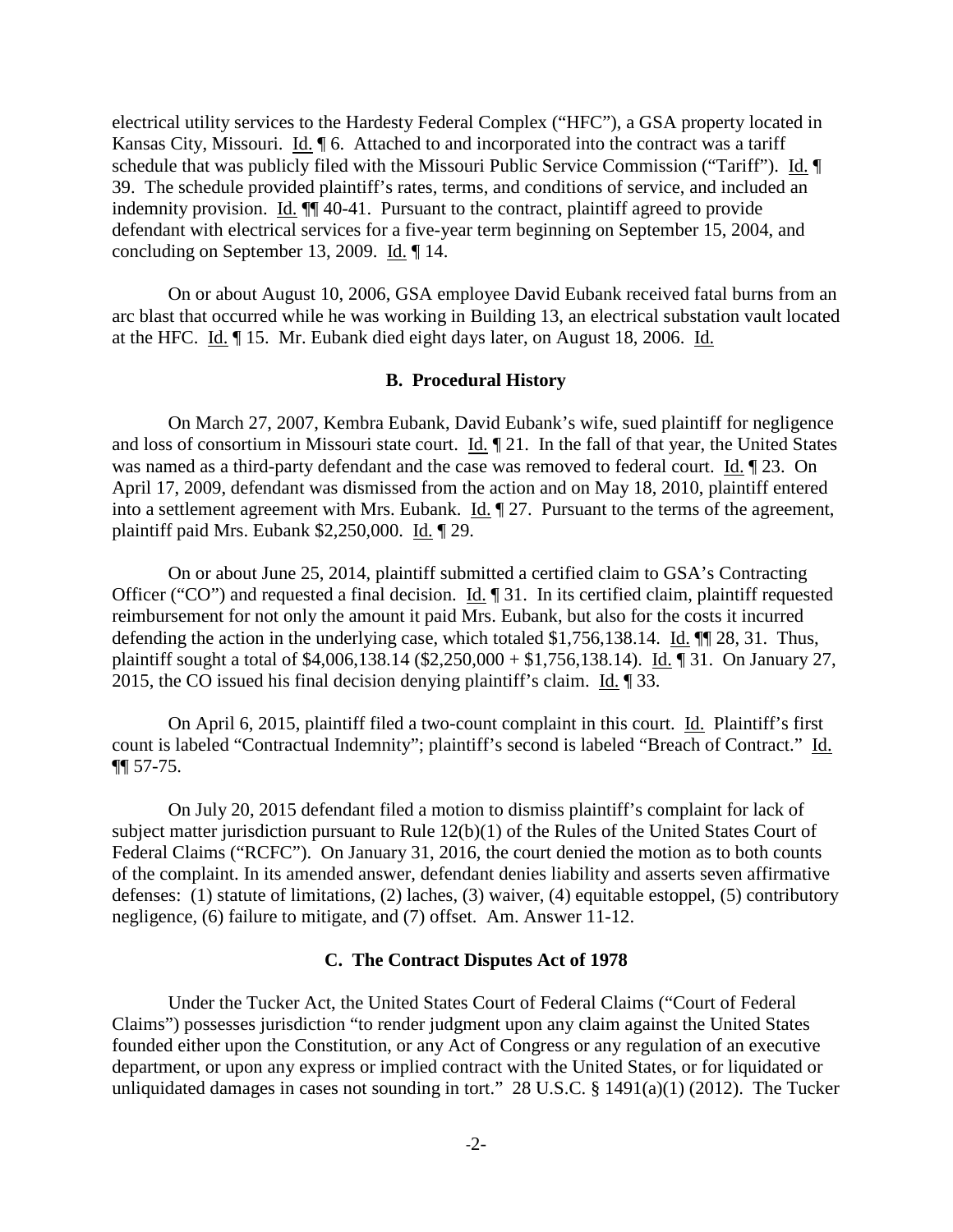Act also confers upon the Court of Federal Claims specific "jurisdiction to render judgment upon any claim by or against, or dispute with, a contractor arising under section 7104(b)(1) of title 41, including a dispute concerning termination of a contract, rights in tangible or intangible property, compliance with cost accounting standards, and other nonmonetary disputes on which a decision of the contracting officer has been issued under section 6 of [the CDA]." Id. § 1491(a)(2).

In order for such jurisdiction to exist, a contractor must first submit a timely written claim, generally within six years of its accrual date, to the CO. See 41 U.S.C. § 7103(a)(1)-(2), (4)(A). Next, the CO must issue a timely written decision.<sup>1</sup> Id. § 7103(a)(3). Lastly, the contractor must file an appeal with this court "within 12 months from the date of receipt of a contracting officer's decision." Id.  $\S 7104(b)(3)$ .

With respect to what constitutes a claim, the CDA is silent. However, according to the Federal Acquisition Regulation ("FAR"), a claim is "a written demand or written assertion by one of the contracting parties seeking, as a matter of right, the payment of money in a sum certain, the adjustment or interpretation of contract terms, or other relief arising under or relating to this contract." FAR § 52.233-1(c). For claims greater than \$100,000, the CDA further requires the contractor to certify that (1) "the claim is made in good faith"; (2) that "the supporting data are accurate and complete to the best of the contractor's knowledge and belief"; (3) "the amount requested accurately reflects the contract adjustment for which the contractor believes the Federal Government is liable"; and (4) "the certifier is authorized to certify the claim on behalf of the contractor." 41 U.S.C. § 7103(b)(1).

Significantly, the claim need not be "submitted in any particular form or use any particular wording." Contract Cleaning Maint., Inc. v. United States, 811 F.2d 586, 592 (Fed. Cir. 1987). Rather, "[a]ll that is required is that the contractor submit in writing to the contracting officer a clear and unequivocal statement that gives the contracting officer adequate notice of the basis and amount of the claim." Id. "The purpose of this requirement is resolution at the contracting officer level, an objective that would be hindered if the claim heard in court is substantially different from the one presented to the contracting officer." Affiliated Constr. Grp., Inc. v. United States, 115 Fed. Cl. 607, 611-12 (2014) (citing M. Maropakis Carpentry, Inc. v. United States, 609 F.3d 1323, 1331 (Fed. Cir. 2010)). Thus, if an appeal of the CO's decision is later filed in this court, in order for this court to have jurisdiction, the complaint must be "based on the same claim previously presented to and denied by the contracting officer." Cerberonics, Inc. v. United States, 13 Cl. Ct. 415, 417 (1987); see also 41 U.S.C. § 7104(b). To determine whether the claims are the same, the court must examine whether the claims 1) are based on the

l

 $1$  For claims of \$100,000 or less, the CO must issue his decision within sixty days of his "receipt of a written request from the contractor that a decision be rendered within that period." 41 U.S.C. § 7103(f)(1). For claims of more than \$100,000, the CO must either issue his decision within the sixty-day period or let the contractor know when the decision will be issued. Id. § 7103(f)(2). If the CO fails to issue a written decision within the requisite time period, such failure is deemed a denial of the contractor's claim and authorization of an appeal. Id. § 7103(f)(5).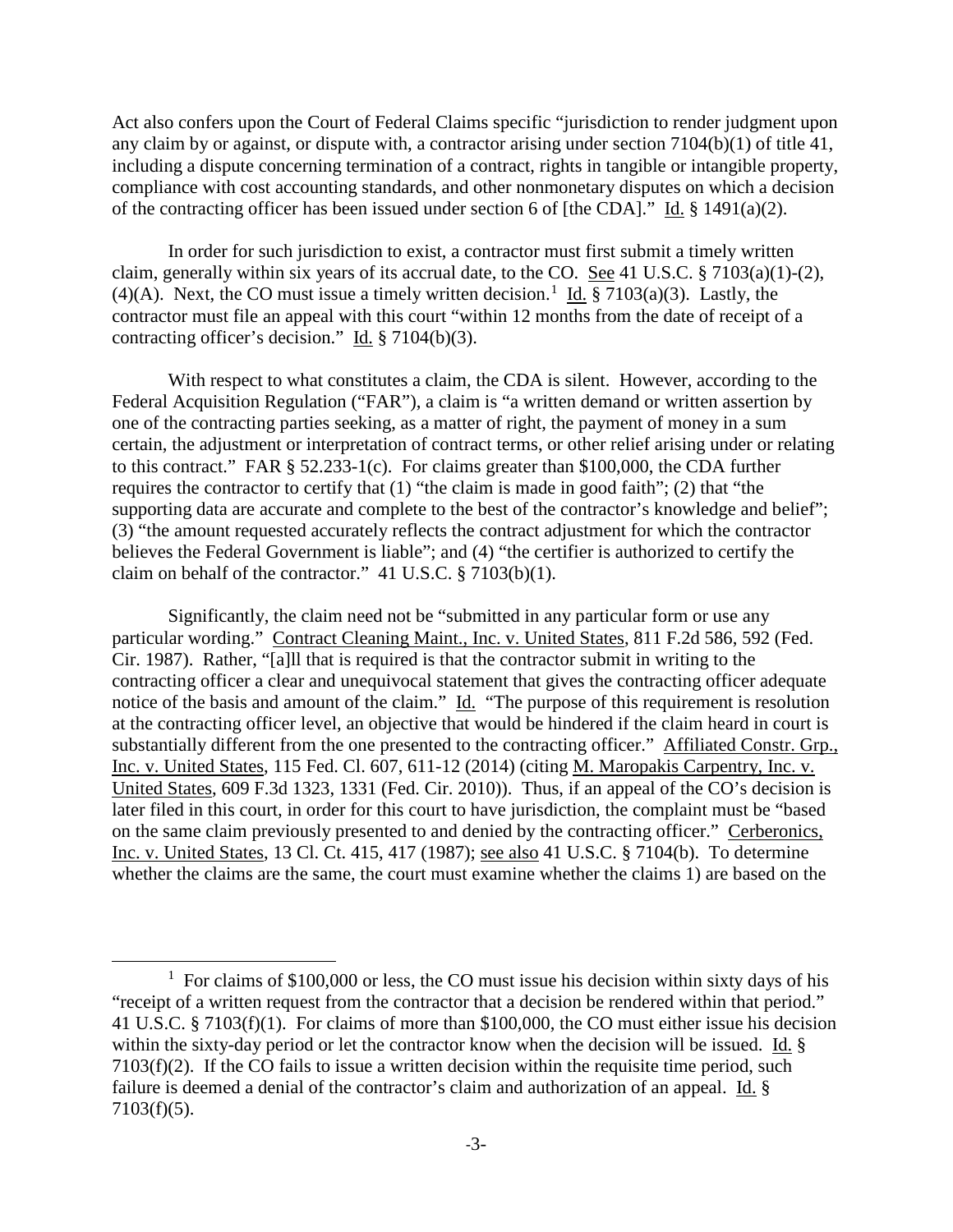same underlying theory; 2) seek the same relief; and 3) arise from the same operative facts.<sup>2</sup> Scott Timber v. United States, 333 F.3d 1358, 1365 (Fed. Cir. 2003).

## **II. MOTION TO STRIKE**

In its motion, plaintiff moves this court, pursuant to RCFC 12(f) to strike defendant's seventh affirmative defense—offset.

## **A. Legal Standard**

Pursuant to RCFC 12(f), "[t]he court may strike from a pleading an insufficient defense or any redundant, immaterial, impertinent, or scandalous matter." The court may do so sua sponte or on motion. RCFC 12(f). "Notably, federal courts generally are reluctant to respond favorably to motions to strike." Reunion, Inc. v. United States, 90 Fed. Cl. 576, 580-81 (2009). "When considering a motion to strike a defense, the court must 'construe the pleadings liberally to give the defendant a full opportunity to support its claims at trial.'" Entergy Nuclear Fitzpatrick, LLC v. United States, 93 Fed. Cl. 739, 742 (2010) (internal quotation marks omitted). Thus, if the resolution of such a motion "depends on disputed issues of fact or questions of law," the motion should not be granted. Reunion, 90 Fed. Cl. at 581 (internal quotation marks omitted).

# **B. Discussion**

#### **1. The Parties' Competing Positions**

In its motion, plaintiff seeks to strike defendant's seventh affirmative defense on the grounds that (1) the court lacks subject matter jurisdiction over defendant's offset claim; and (2) defendant, as the breaching party, cannot benefit from a separate contract made by plaintiff and its insurer. Pl.'s Mot. to Strike 1-2. In support of its first argument, plaintiff contends that the court lacks jurisdiction because defendant failed to first raise the defense, which plaintiff characterizes as a claim, with the CO under the CDA. Id. at 2-3. In support of its second argument, plaintiff contends that the collateral source rule bars defendant's assertion of the defense as a matter of law: "The collateral source rule applies in breach of contract actions in this Court to prevent the breaching party from obtaining an inequitable windfall on the basis of collateral benefits received by the non-breaching party." Id. at 3. In other words, plaintiff claims that because defendant intentionally breached the indemnity provisions of the Tariff, defendant

 $\overline{\phantom{a}}$ 

<sup>&</sup>lt;sup>2</sup> Operative facts are those "essential facts that give rise to a cause of action." <u>Kiewit</u> Constr. Co. v. United States, 56 Fed. Cl. 414, 420 (2003). "In making such a determination, if the court will have to review the same or related evidence to make its decision, then only one claim exists, but if the claim presented to the contracting officer requires examination of a different or unrelated set of operative facts, then the claims are separate." Affiliated Constr. Grp., Inc., 115 Fed. Cl. at 612 (internal citations and quotation marks omitted). Stated differently, if the court must review "different kinds of proof, they are different claims for purposes of the CDA." Id. (citing Placeway Constr. Corp. v. United States, 920 F.2d 903, 909 (Fed. Cir. 1990); AAB Joint Venture v. United States, 75 Fed. Cl. 414, 422-23 (2007)).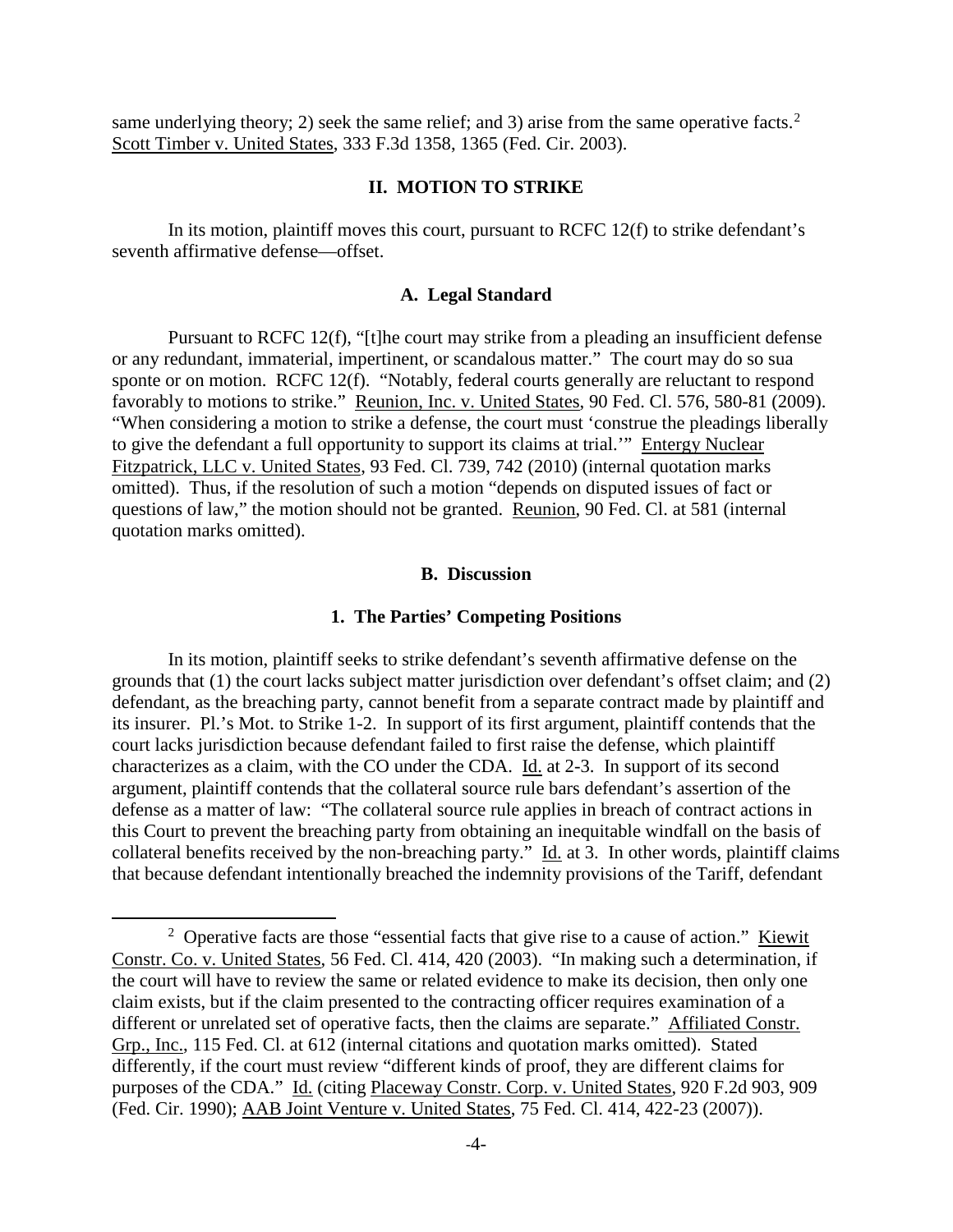should not be permitted to offset the damages it owes plaintiff because plaintiff received money, in the form of insurance payments, from a third source. Id. at 6. Plaintiff also contends, in support of its second argument, that defendant is precluded from asserting the affirmative defense of offset because of the remote transactions rule, which provides that remote, third-party transactions should not be considered when determining a breaching party's damages in a separate contract action. Id. at 8. According to plaintiff, the insurance agreement between plaintiff and AEGIS predates the Eubank case as well as defendant's breach of its contractual duty to indemnify plaintiff and therefore is irrelevant to the court's calculation of damages owed by defendant. Id. at 9. In the alternative, plaintiff argues that even if the court permits defendant to offset amounts paid by AEGIS in the Eubank case, plaintiff is entitled to those offset amounts because they were assigned to plaintiff. Id. at 9-10.

Defendant asserts three arguments in opposition to plaintiff's motion to strike. Initially, defendant claims that plaintiff cannot satisfy the high standards necessary to warrant granting a motion to strike an affirmative defense. Def.'s Resp. Mot. to Strike 2-7. First, defendant observes that the question of whether plaintiff's claimed damages can be offset by reimbursement it received from its insurer is a legal dispute and that courts generally do not favor granting such motions unless it appears likely that plaintiff will succeed. Id. at 4. Second, defendant argues that plaintiff has failed to demonstrate why defendant should be denied the chance to develop its theory in discovery, especially in light of the fact that plaintiff has not alleged that it would be in any way prejudiced by such development. Id. at 5-7. Alternatively, defendant contends that if the court grants plaintiff's motion, defendant should be allowed to file an amended pleading. Id. at 7.

Next, defendant argues that the affirmative defense of offset is available to it in this case. Id. at 7-24. First, defendant claims that the court does possess jurisdiction to consider its offset theory: "Our assertion, in our seventh affirmative defense, that KCP&L's claims in this Court 'should be offset or reduced by amounts claimed as damages . . . for which plaintiff was reimbursed in whole or in part by an insurer," Am. Answer 12, is not an independent claim that the Government could assert against KCP&L for payment of the reimbursed amounts, separate from KCP&L's claims for damages in this case. Thus, the seventh affirmative defense is unrelated to a 'claim' required to be raised before the contracting officer." Id. at 8. According to defendant, plaintiff confuses defendant's affirmative defense with "setoffs," which "relate to debts owed to the Government by contractors." Id. at 9-10. Second, defendant argues that, contrary to plaintiff's contention, defendant's seventh affirmative defense is not barred as a matter of law. Id. at 11-24. With respect to the collateral source rule, defendant contends that precedent of the United States Court of Appeals for the Federal Circuit ("Federal Circuit") bars its application in this case and that the cases plaintiff cites are inapposite. Id. at 12-21. Specifically, defendant argues that the collateral source rule generally applies to cases involving tort damages and only applies to contract actions where there is a tortious or negligent component to the breach. Id. at 12. In addition, defendant disputes plaintiff's characterization of the government as a "wrongdoer" for purposes of applying the collateral source rule simply because the government was found to be the tortfeaser in a particular case. Id. at 14-16. With respect to plaintiff's characterization of AEGIS's payment of its settlement and litigation expenses as a remote transaction, defendant argues that plaintiff is simply wrong and that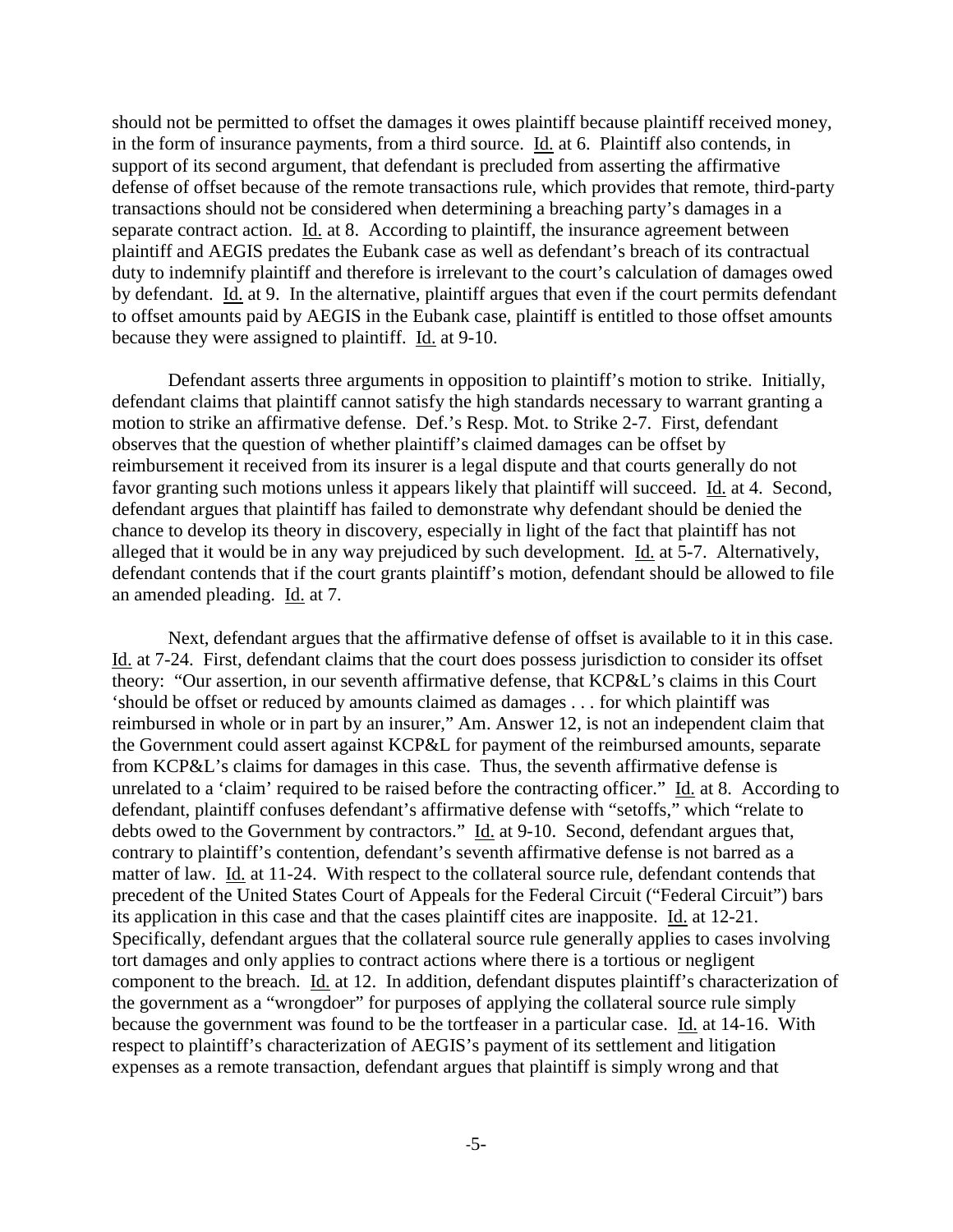plaintiff's recovery from AEGIS in this case is "a direct result of the alleged breach" and thus clearly not a remote transaction. Id. at 22.

Finally, defendant contends that even if the court were to strike its seventh affirmative defense, AEGIS's reimbursement of plaintiff's costs remains relevant to the calculation of plaintiff's damages. Id. at 24-25.

In its reply, plaintiff concedes that motions to strike are generally disfavored but argues that in this case, the motion should be granted because the government intentionally breached the contract, thus qualifying as a wrongdoer for purposes of applying the collateral source rule. Pl.'s Reply 3. In support of its argument, plaintiff notes that the GSA did not contest the Occupational Safety and Health Administration's ("OSHA") citation for two violations following the accident that caused Mr. Eubank's death.<sup>3</sup>  $\underline{Id}$  at 4-5. In addition, with respect to defendant's remoteness argument, plaintiff claims that "[t]he contract under which AEGIS reimbursed KCP&L had to do with KCP&L's liability under the settlement in the wrongful death case, not the Government's failure to indemnify KCP&L." Id. at 6. Characterizing the issue as a "public policy concern," plaintiff argues that the government should not be permitted to reduce its contractual liability by factoring in separate payments received by the nonbreaching party. Id. Lastly, plaintiff identifies two rationales for applying the collateral source rule to cases involving underlying insurance policies—first, as the wrongdoer, defendant does not deserve to benefit from plaintiff's fortuity in having obtained an insurance policy and second, any reimbursement or compensation plaintiff recovers from such a policy is "deserved" because it was provided in the contract. Id. at 7.

# **2. Analysis**

# **a. The Court Possesses Subject Matter Jurisdiction Over Defendant's Offset Defense**

According to plaintiff, "[t]he Government failed to assert its contractual defense of offset through the contracting officer . . . , thus, the Court has no subject matter jurisdiction over the Government's affirmative defense of offset." Pl.'s Mot. 3. The court disagrees.

As stated by the Federal Circuit in Raytheon Co. v. United States, 747 F.3d 1341, 1354 (Fed. Cir. 2014), the CO need only address the "claims" presented to him, irrespective of whether they are asserted affirmatively or defensively:

> It is a bedrock principle of government contract law that contract claims, whether asserted by the contractor or the Government, must be the subject of a contracting officer's final decision. See 41 U.S.C.  $\S 7103(a)(3)$  (2011). ... Under the Contract Disputes Act, obtaining a final decision is a jurisdictional prerequisite to any

 $\overline{\phantom{a}}$ 

 $3$  The two violations identified in the OSHA citation were: "1. Allowing an unqualified person to have access to unguarded live electrical parts exceeding 600 volts; and 2. Not performing a hazard assessment of the building within Building 13 before assigning employees to work in that building." Pl.'s Reply 4.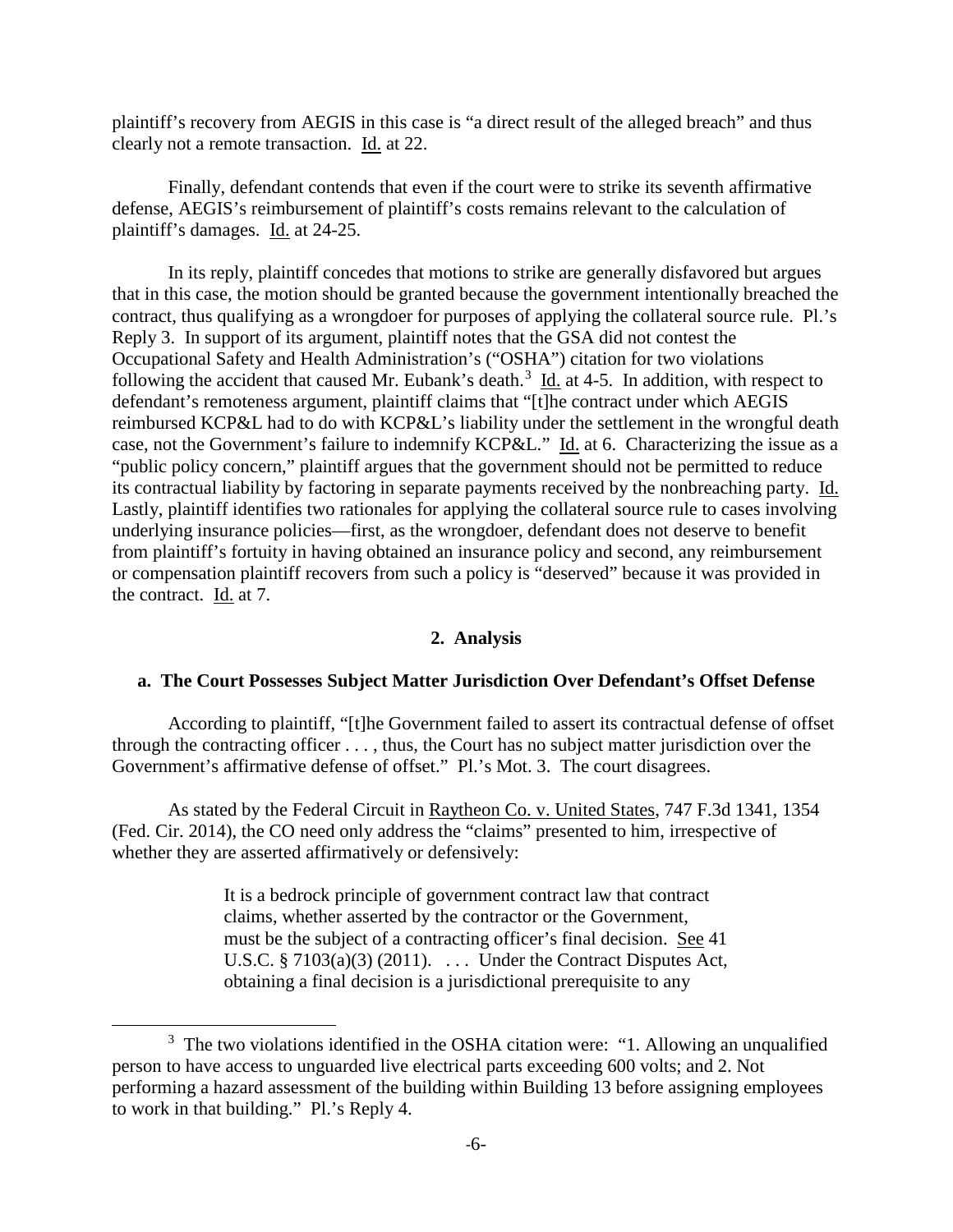subsequent action before a Board of Contract Appeals or the trial court. See, e.g., Sharman Co. v. United States, 2 F.3d 1564, 1568 (Fed. Cir. 1993) ("Under the CDA, a final decision by the contracting officer on a claim, whether asserted by the contractor or the government, is a 'jurisdictional prerequisite' to further legal action thereon."), overruled on other grounds by Reflectone, Inc. v. Dalton, 60 F.3d 1572 (Fed. Cir. 1995) (en banc). The purpose of this requirement is "to create opportunities for informal dispute resolution at the contracting officer level and to provide contractors with clear notice as to the government's position regarding contract claims." Applied Cos. v. United States, 144 F.3d 1470, 1478 (Fed. Cir. 1998). This jurisdictional prerequisite applies even when a claim is asserted as a defense. See M. Maropakis Carpentry, Inc. v. United States, 609 F.3d 1323, 1331 (Fed. Cir. 2010) (holding that a party "seeking an adjustment of contract terms must meet the jurisdictional requirements and procedural prerequisites of the [Contract Disputes Act], whether asserting the claim against the government as an affirmative claim or as a defense to a government action").

Thus, if the relief sought can properly be characterized as a claim, it must be reviewed and resolved by the CO prior to being brought before this court. In this case, the question is whether the offset defense is a claim under the CDA that should have been asserted by defendant in the proceedings before the CO. The answer is no.

As noted above, a CDA claim is "a written demand or written assertion by one of the contracting parties seeking, as a matter of right, the payment of money in a sum certain, the adjustment or interpretation of contract terms, or other relief arising under or relating to this contract." FAR § 52.233-1. Defendant's seventh affirmative defense is not an independent request for money "in a sum certain," the adjustment or interpretation of one of the electrical utility services' contract's terms, or other relief arising under the contract. It is instead a defense that seeks to apply a monetary offset to a claim for reimbursement of monies previously paid. Thus, defendant's failure to assert the affirmative offset defense in response to plaintiff's claims before the CO is not fatal to its ability to assert it now before this court. See Laguna Constr. Co., Inc. v. Carter, 828 F.3d 1364, 1368 (Fed. Cir. 2016) (holding that the government's assertion of fraud as an affirmative defense before the Armed Service Board of Contract Appeals ("ASBCA") in its appeal of the CO's decision, even though the government had not previously asserted the defense before the CO, did not deny the Board jurisdiction over the appeal because the fraud defense is not a claim in that it "plainly does not seek the payment of money or the adjustment or interpretation of contract terms"); M. Maropakis Carpentry, Inc., 609 F.3d at 1331 (upholding the trial court's finding that it lacked jurisdiction over the contractor's appeal of the CO's decision because, despite the contractor's "styling of its claim as a defense to a government counterclaim for liquidated damages," the contractor's allegation that it was entitled to a time extension due to the government's delay was a claim for contract modification that had to be considered by the CO under the CDA); Total Eng'g, Inc. v. United States, 120 Fed. Cl. 10, 14-16 (2015) (holding that the court had jurisdiction over the contractor's appeal of the CO's decision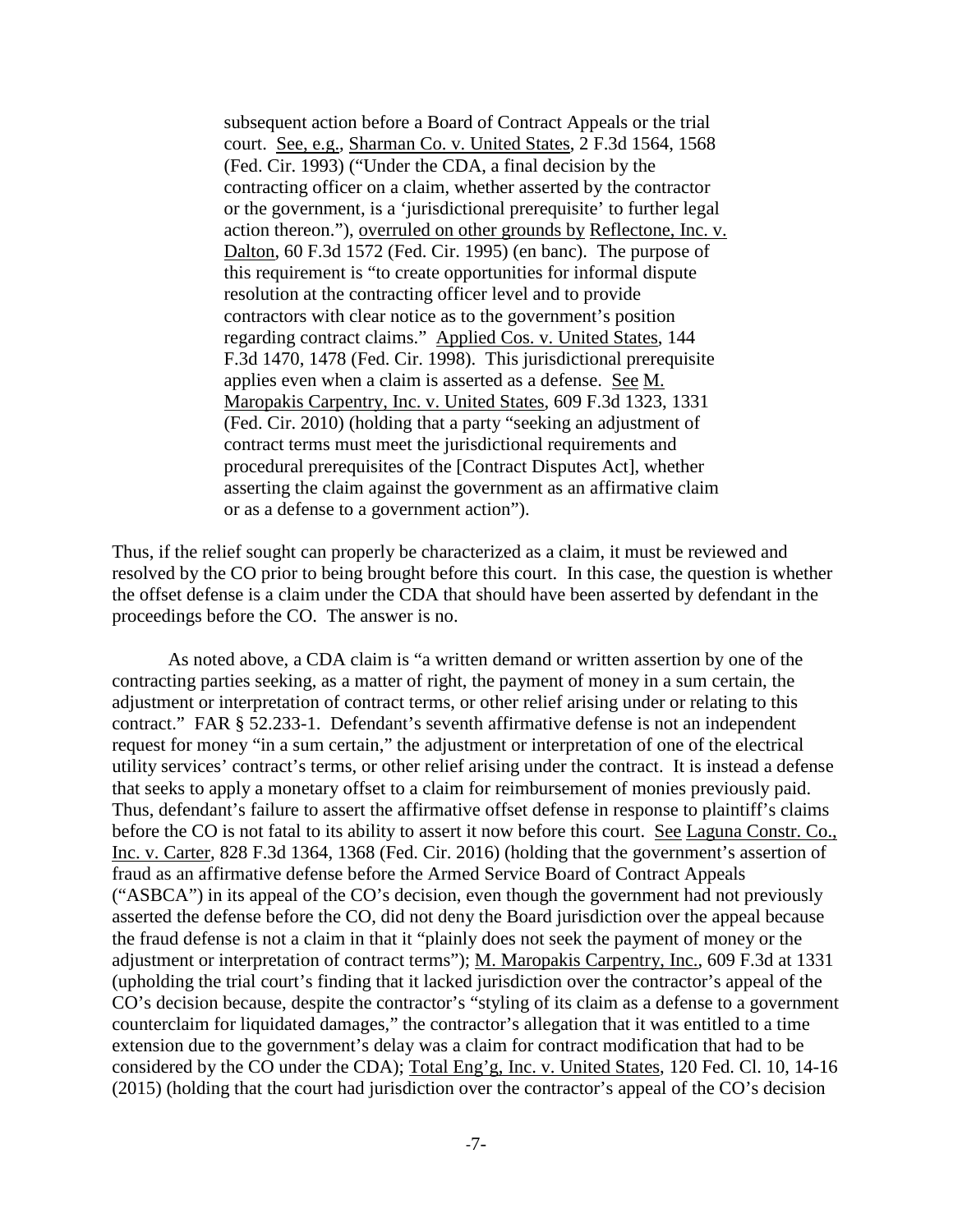because when the contractor claimed before the CO that the government's specifications were defective—in response to the government's claim for a deductive credit—it was "not seeking an adjustment of contract terms," or "asserting its own claim for relief," but was instead "appealing and defending a Government claim").

# **b. It Is Premature to Determine Whether the Collateral Source or Remote Transactions Rules Apply**

Plaintiff next argues that the collateral source rule or remote transactions rule bars defendant's affirmative defense that plaintiff's damages should be offset by monies plaintiff received from another source. "The principle of contract damages is that the non-breaching party is entitled to the benefits it reasonably would have received had the contract been performed, that is, the profits that would have been earned but for the breach." LaSalle Talman Bank, F.S.B. v. United States, 317 F.3d 1363, 1371 (Fed. Cir. 2003). However, "the nonbreaching party is not entitled, through the award of damages, to achieve a position superior to the one it would reasonably have occupied had the breach not occurred." Id. at 1372. In other words, the nonbreaching party cannot be put in a better position than it would have been but for the breach. Id. See generally 3 E. Allen Farnsworth, Farnsworth on Contracts 193 (2d ed. 1998) ("No matter how reprehensible the breach, damages are generally limited to those required to compensate the injured party for lost expectation, for it is a fundamental tenet of the law of contract remedies that an injured party should not be put in a better position than had the contract been performed.").

 To that end, the collateral source rule provides that "collateral benefits received by the injured party do not reduce the damages owed by the wrongdoer." Id. Although the rule is most often applied in tort actions, it is sometimes considered in relation to contract cases:

> The collateral source rule arises primarily in connection with tort damages, and presupposes some wrongful act by the breaching party. This rule has been applied in connection with breach of contract, where there is a tortious or negligence component to the breach, or when the equitable balance is such that any windfall should not benefit the wrongdoer.

Id.; accord Davis v. Odeco, Inc., 18 F.3d 1237, 1243 (5th Cir. 1994) ("The collateral source rule is a substantive rule of law that bars a tortfeasor from reducing the quantum of damages owed to a plaintiff by the amount of recovery the plaintiff receives from other sources of compensation that are independent of (or collateral to) the tortfeasor.").

In addition to the collateral source rule, the remote transactions rule informs the way in which damages are calculated. Under the rule, as articulated by the United States Supreme Court in Southern Pacific Co. v. Darnell-Taenzer Lumber Co., 245 U.S. 531, 534 (1918), a defendant may be able to offset its total damages based on plaintiff's third-party transactions as long as those transactions are not too remote. Unlike the collateral source rule, the remote transactions rule has been applied to breach-of-contract actions. For example, in LaSalle Talman Bank, F.S.B., a bank sued the United States for breach of contract following the enactment of a federal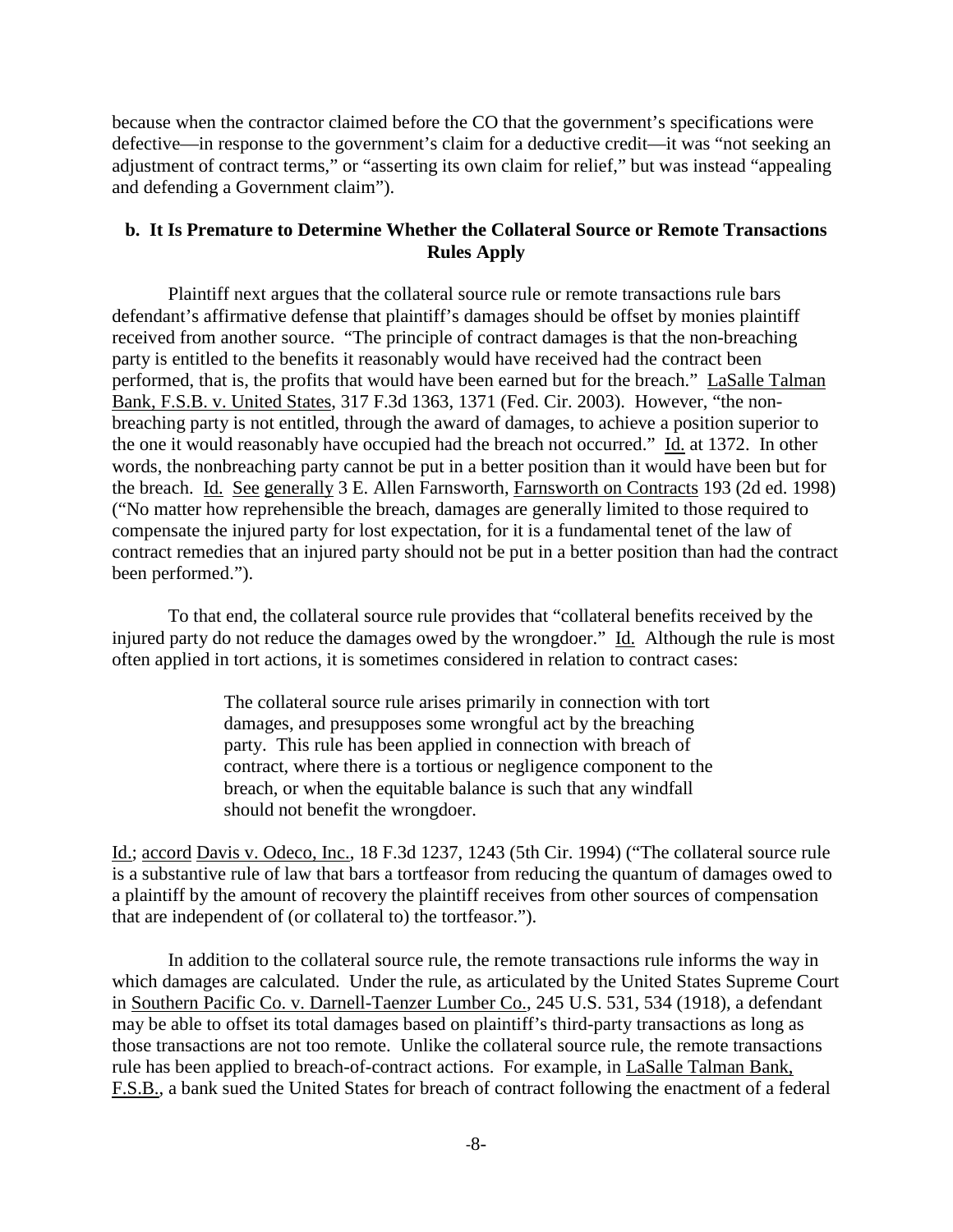regulation, which precluded the bank from benefitting from certain accounting practices. 317 F.3d at 1363-69. Finding that the collateral source rule did not apply because the breach was due to an act of Congress rather than any "bad faith . . . misconduct . . . [or] negligence," the Federal Circuit utilized the remote transactions rule as a means of limiting plaintiff's damage award: "Implementation of this principle requires evaluation of the remoteness, as contrasted with the proximity of ensuing events . . . , for precedent distinguishes between remote consequences of contract breach, whether favorable or unfavorable to the non-breaching party and those that are directly related to or direct consequences of the breach." Id. at 1373; see also Hughes Commc'ns Galaxy v. United States, 38 Fed. Cl. 578, 582 (1997) ("[C]onsequential damages are not recoverable by a plaintiff suing the government for breach of contract. I.e., there are certain damages that, as a matter of law, the courts will find too remote—for example, profits lost on collateral business arrangements, or lost opportunity damages.").

In this case, by moving to strike defendant's seventh affirmative defense, plaintiff places the cart before the horse. Although plaintiff concedes that the collateral source rule (which, if applied in the instant case, would have the effect of reducing plaintiff's recovery) is traditionally applied to cases involving the commission of a tort, it nonetheless argues that the court should apply the rule to the instant contract action because defendant was clearly a wrongdoer in the underlying case. In its motion, plaintiff states:

> The Court of Federal Claims has consistently held that when the Government has breached a contract, the terms "breaching party" and "wrongdoer" are synonymous and both aptly describe the Government in such cases. . . . Given that the Government is the wrongdoer who intentionally breached the indemnity provision of the Tariff, the collateral source rule should bar the insurance offset defense to ensure that 'any windfall should not benefit the wrongdoer' as prescribed under LaSalle, for a number of reasons.

Pl.'s Mot. to Strike 6. In its reply brief, plaintiff further argues: "[T]he Government did intentionally breach a contract, in conscious and voluntary disregard of its contractual terms, leaving KCP&L to defend a wrongful death case on its own, and leaving it to pay the resulting costs and expenses." Pl.'s Reply 3. In support of its argument, plaintiff claims that defendant already conceded its liability with respect to Mr. Eubank's death:

> After an internal investigation, the Government itself concluded that the accident that caused Mr. Eubank's death in the underlying action was contributed to by a lack of security at the Hardesty Complex and also the GSA assigning Mr. Eubank a task that placed him in a potentially dangerous environment. . . . Kevin Santee, corporate representative of GSA, acknowledged receipt of the OSHA citations and acknowledged that it was necessary for GSA to modify its training protocol and admitted that the GSA accepted, and did not contest the OSHA citation. Mr. Santee also testified that he looked for and could not find any historical hazard assessments for Building 13 or the Hardesty Complex.